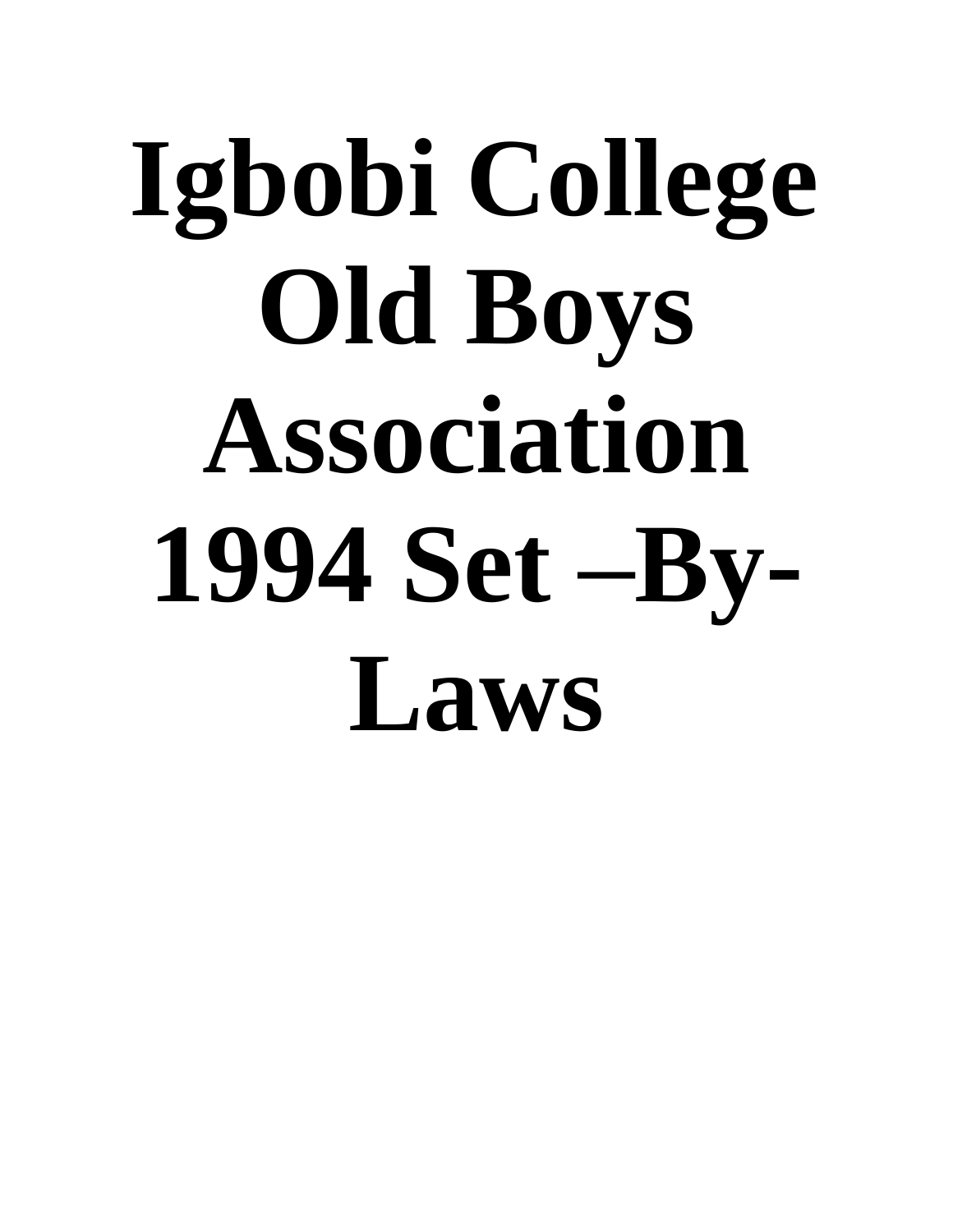Table of Contents:

I.NAME

II. REGISTERED OFFICE

III. PURPOSE

IV. MEMBERSHIP

V. ADMINISTRATIVE FEE

VI. ASSOCIATION

VII. OFFICERS

VIII. DUTIES OF OFFICERS

IX. EXECUTIVE COUNCIL

X. BOARD OF TRUSTEES

XI. SPECIAL COMMITTEES

XII. MEETINGS

XIII. FISCAL YEAR

XIV. DISSOLUTION

XV. AMMENDMENTS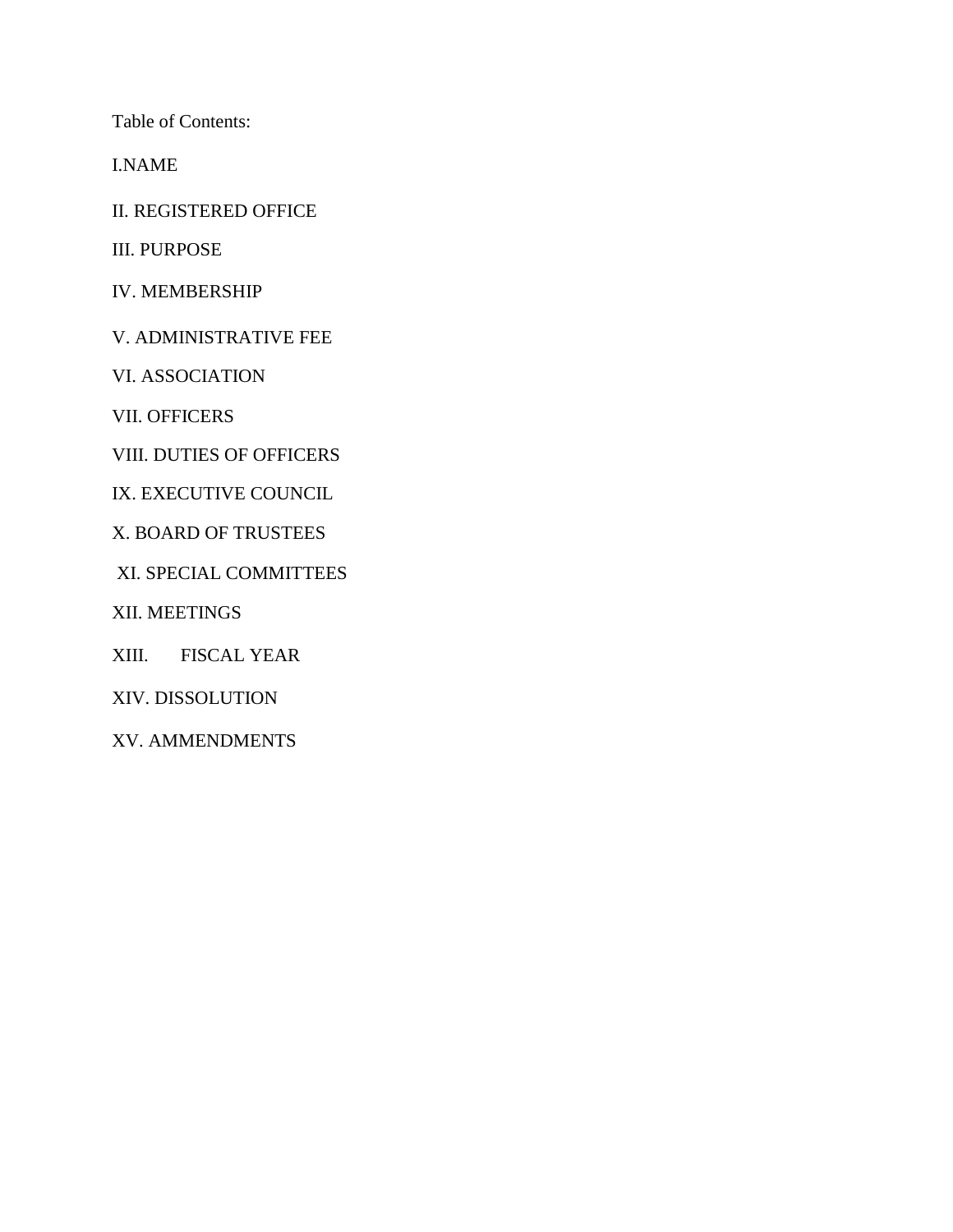# **The Igbobi College Old Boys Association 1994 Set BY- LAWS**

#### ARTICLE I - NAME

The name of this organization is **Igbobi College Old Boys Association 1994 Set** hereinafter referred to as *"ICOBA'94 Set*"

#### ARTICLE II – REGISTERED OFFICE

The Secretariat of the Association shall be entrusted to the residence of the General Secretary hereinafter referred to as "The Secretariat"

#### ARTICLE III - PURPOSE

The ICOBA"94 Set an affiliate of the Alumni Association of the Igbobi College Old Boys Association ICOBA, shares the School's commitment to the advancement of education through commitment to the intellectual, social, physical and moral growth of each student in all facets of Igbobi College Community.

The purpose of the ICOBA'94 Set is to:

1. support the interests of and provide support structure to Igbobi College Yaba Lagos Nigeria;

2. represent ICOBA"94 Set interests, vision and ideals in the general Igbobi College Community;

3. promote the interests of Igbobi College Yaba Lagos Nigeria in local and international communities;

4. support ICOBA"94 Set interests in the ICOBA;

5. bring ICOBA"94 Set members into responsible and influential positions in ICOBA; 6. support ICOBA"94 Set interests in ICOBA programs;

7. inform members and the general public of the work, progress and needs of Igbobi College Yaba Lagos;

8. Identify, enable and encourage outstanding students to attend Igbobi College Yaba Lagos;

9. provide financial assistance to worthy and outstanding students of Igbobi College Yaba Lagos;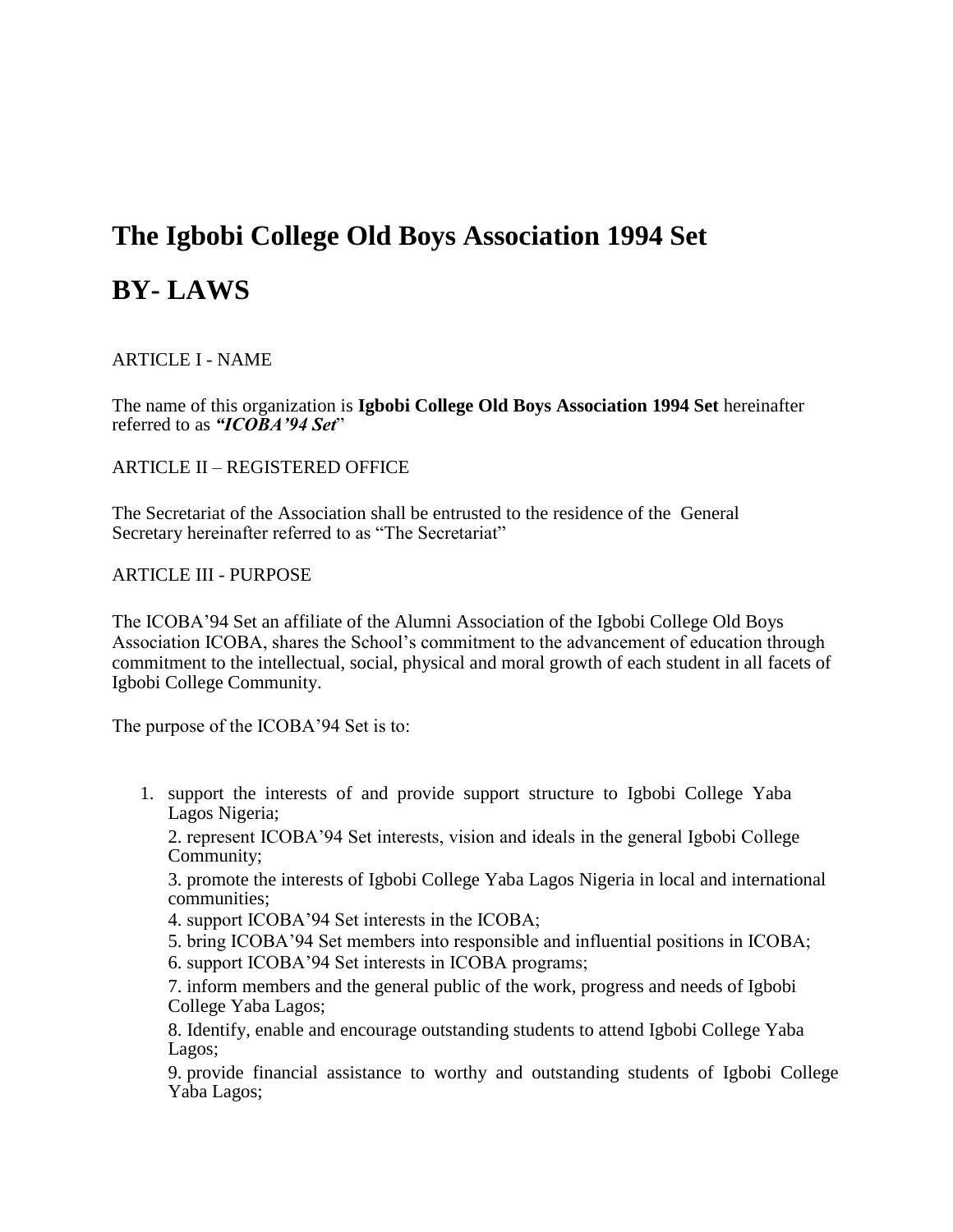10. organize, attend and support social,intellectual,sporting,cultural and worthy functions of members of ICOBA"94 Set;

11. facilitate such social interaction among Old Igbobians as will ensure the continued reflection in their lives of the religion, moral and other noble ideals for which the College stands;

### ARTICLE IV - MEMBERSHIP

The ICOBA'94 Set is composed of:

1. All Igbobi College Yaba Lagos alumni students who was at one time or the other a student in the 1994 Set who shall have spent at least one year attending classes in the College.

### ARTICLE V - ADMINISTRATIVE FEE

An administrative fee shall be paid annually by an active member of ICOBA"94 Set in accordance with the procedures/directives established by the Executive Council.

ARTICLE VI - Association

The Executive Council of the ICOBA"94 Set shall be the highest governing body and shall be responsible for the administration, operations and management of ICOBA "94 Set. The Executive Council is composed of:

1. eight (8) officers who shall be elected from the membership of ICOBA"94 Set;

2. the elected eight (8) officers of the ICOBA"94 Set shall consist of:

- a. chairman
- b. vice chairman
- c. general secretary
- d. Assistant general secretary
- e. treasurer

.

- f. financial Secretary
- g. director of public relations
- h. director of socials
- i. zonal coordinator North America Chapter (U.S.A, Cnanada and Mexico)
- j. zonal coordinator Europe Chapter (All EU member countries and non EU countries in Europe)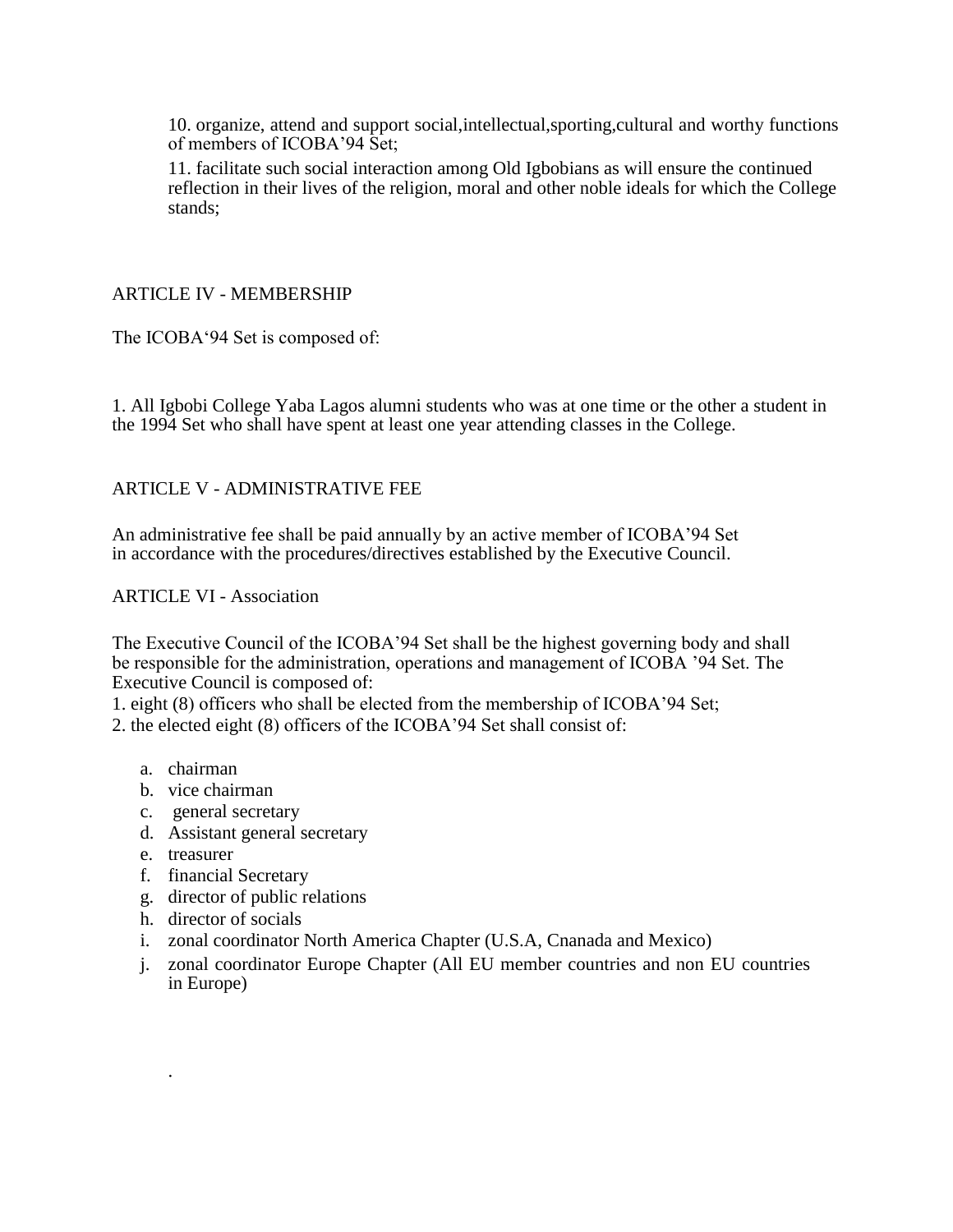Section B. Past chairmen of ICOBA Class "94 Set shall become life members of the Executive Council without the right to make motions or vote. If re-elected to the Executive Council, they shall have the rights of their elective position.

#### ARTICLE VII - OFFICERS

Section A. The officers of ICOBA'94 Set are:

- a. chairman
- b. vice chairman
- c. general secretary
- d. Assistant general secretary
- e. treasurer
- f. financial Secretary
- g. director of public relations
- h. director of socials,
- i. all zonal coordinators of each respective chapter.

Section B. The officers of the ICOBA"94 Set shall be elected at a general meeting or via electronic/virtual format meeting for a term of two (2) years.

Section C. The newly elected officers shall take office immediately following the close of the meeting at which they are elected.

Section D. The unexpired term of any elected officer or Executive Council member may be filled by the Chairman appointing another member he deems capable to hold such position.

#### ARTICLE VIII - DUTIES OF OFFICERS

Section A. The Chairman:

1. presides at all meetings of the Annual, Regular, Electronic or Virtual Format Meeting, Executive Council and Special Committee;

2. appoints the Chairman and members of all Special Committees;

3. is authorized to speak, represent and issue final statements on behalf of the ICOBA"94 Set

4. shall be a co-signatory with the treasurer to all accounts, cheques and monies of the association.

Section B. The Vice Chairman:

1. performs the duties of chairman in the absence, incapacity or disability of the chairman;

2. performs other functions as may be assigned to him by the chairman.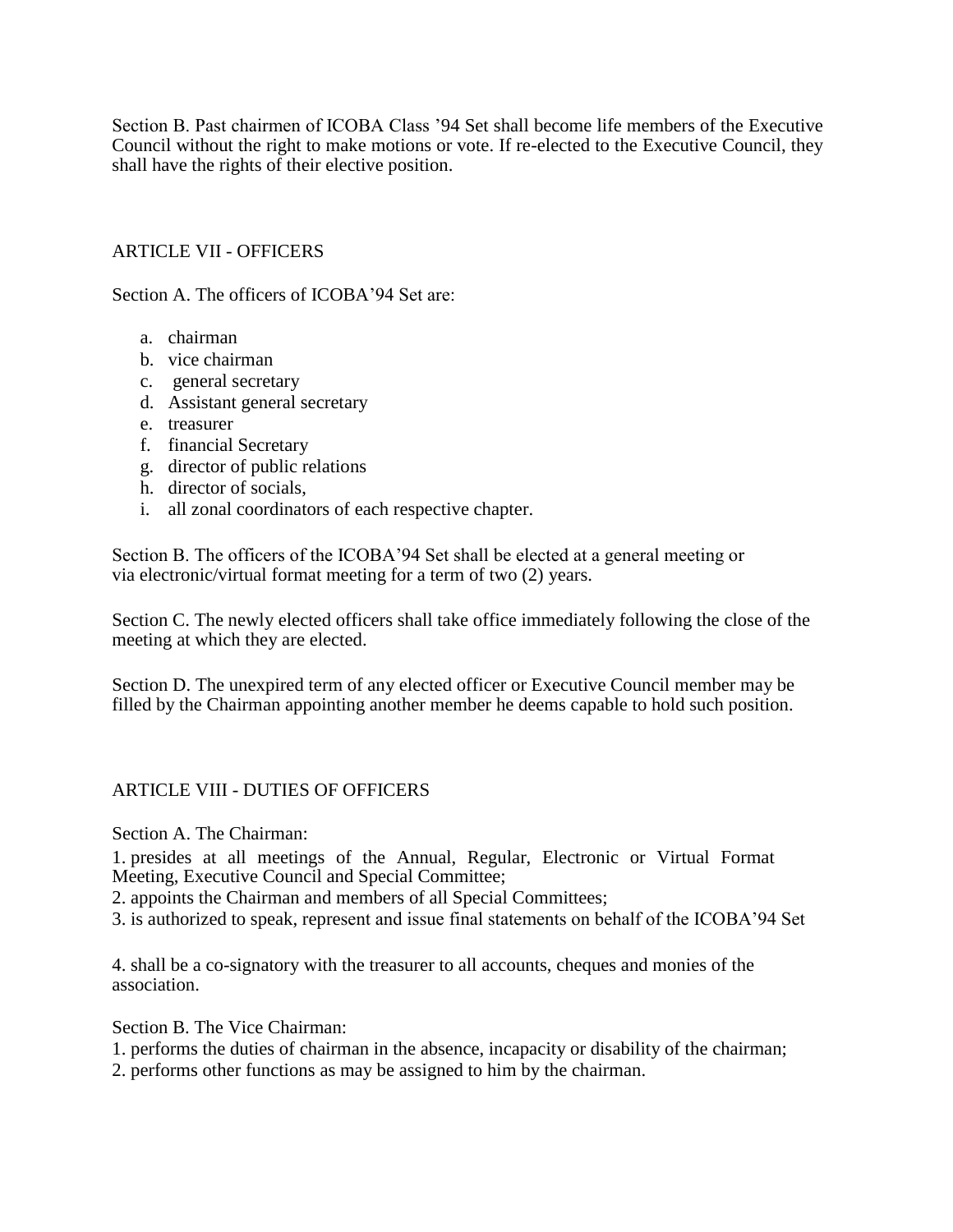Section C. The Secretary General: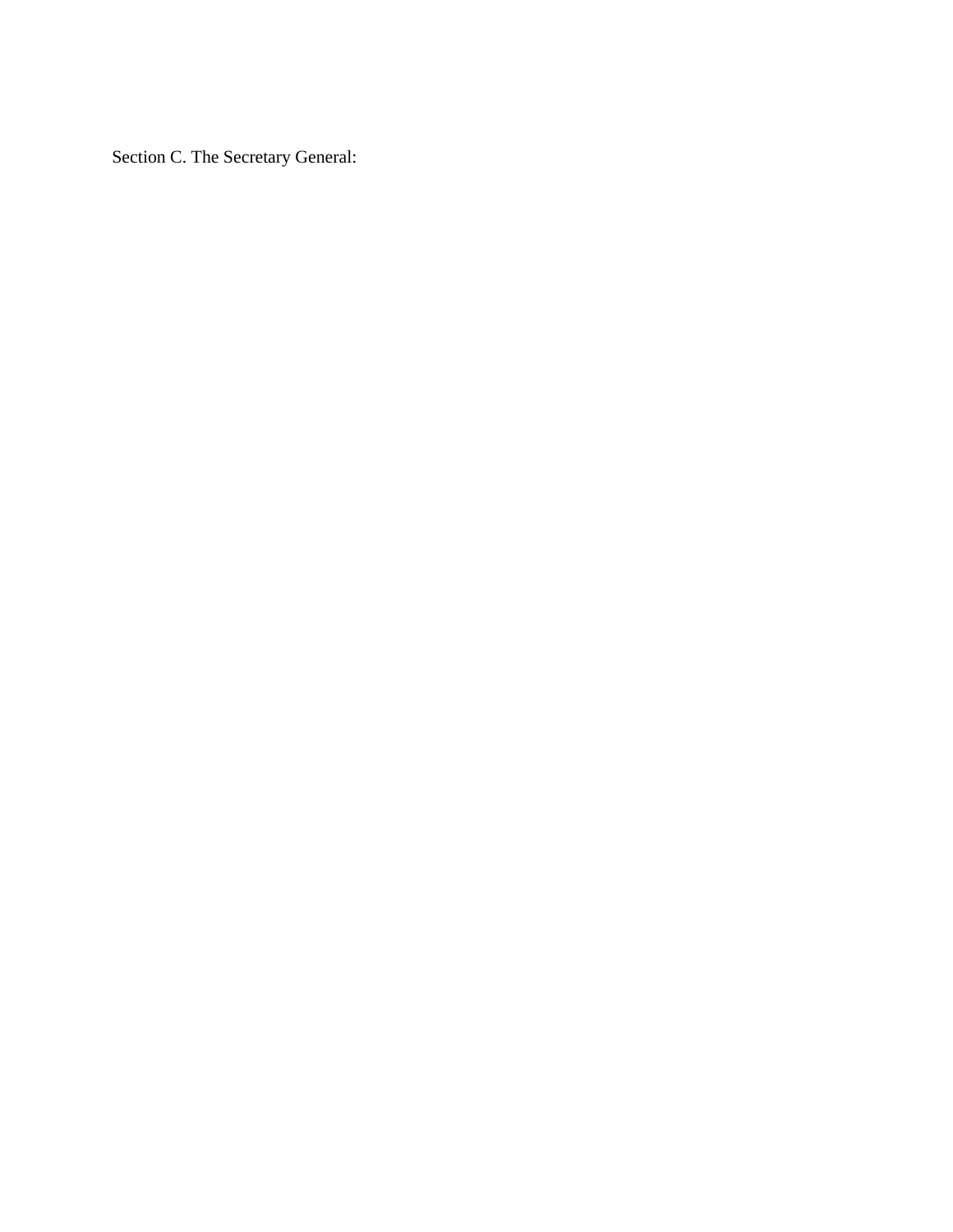1. the Secretary General shall be the chief administrative officer of ICOBA "94 Set. 2. records the Proceedings of all meetings of the Annual or Regular Meeting, its Governing Board, and the Special Committee; 3. transmits the minutes in a timely fashion to the Chairman.

Section D. Assistant General Secretary. 1.performs the duties of general secretary in the absence, incapacity or disability of the general secretary.

Section E. The Treasurer:

1. monitors the finances of ICOBA"94 Set, the collection of administrative fees, other monies and contributions;

4.opens an account with a reputable bank, maintains and monitors bank account for ICOBA"94 Set.

6.shall be a co-signatory with the Chairman to withdraw and deposit monies into ICOBA"94 Set bank account.

Section F. The Finacial Secretary

1. prepares periodic reports of the income, expenditures and balances in accounts opened and controlled by ICOBA"94 Set;

2. provides all other financial reports as directed by the Chairman.

3.renders account to the Annual or Regular General Meeting

4 .prepares a budget and makes financial projections for ICOBA"94 Set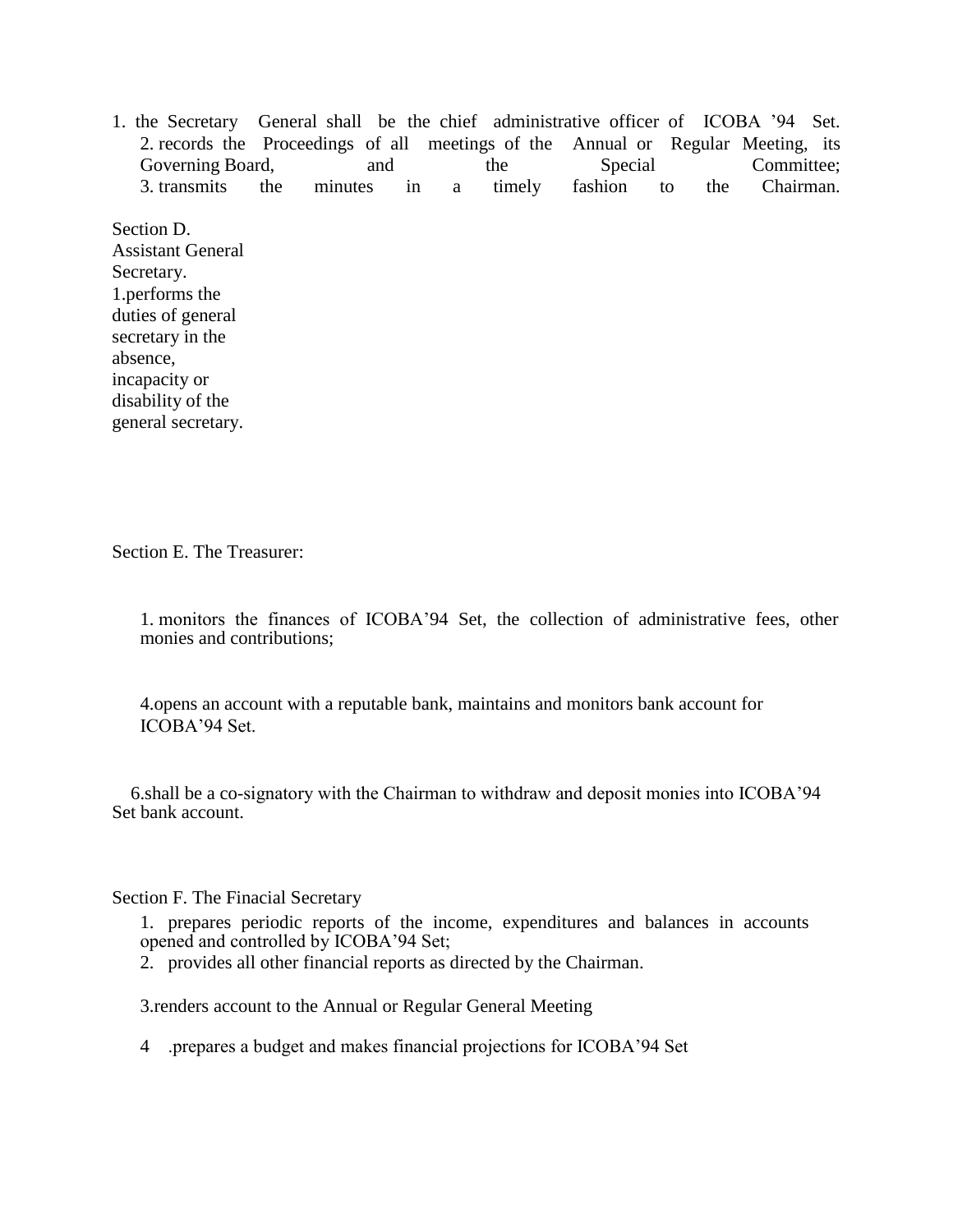Section G. The Director of Public Relations:

- 1. writes notices and communiqués for the Annual, Regular or Electronic Meeting and Governing Board
- 2. sends newsletters, postings, bulletins and provides information about the activities of ICOBA"94 Set via hard or electronic medium to members of ICOBA "94 Set only.
- 3. he shall seek and obtain the approval of the Chairman prior to sending out press releases or statements to the general public.

Section H. Director of Socials

- 1. organises all social activities of ICOBA 94 Set
- 2. execute such activities as contained in (1) above under the general or specific direction of Executive Council or Chairman.

Section F. The Zonal Coordinators:

the zonal coordinators shall have same duties as the chairman limited to their respective zones except that they must report the outcome of their meetings and activities to the Chairman ICOBA"94 Set and they shall not exercise disciplinary powers over any member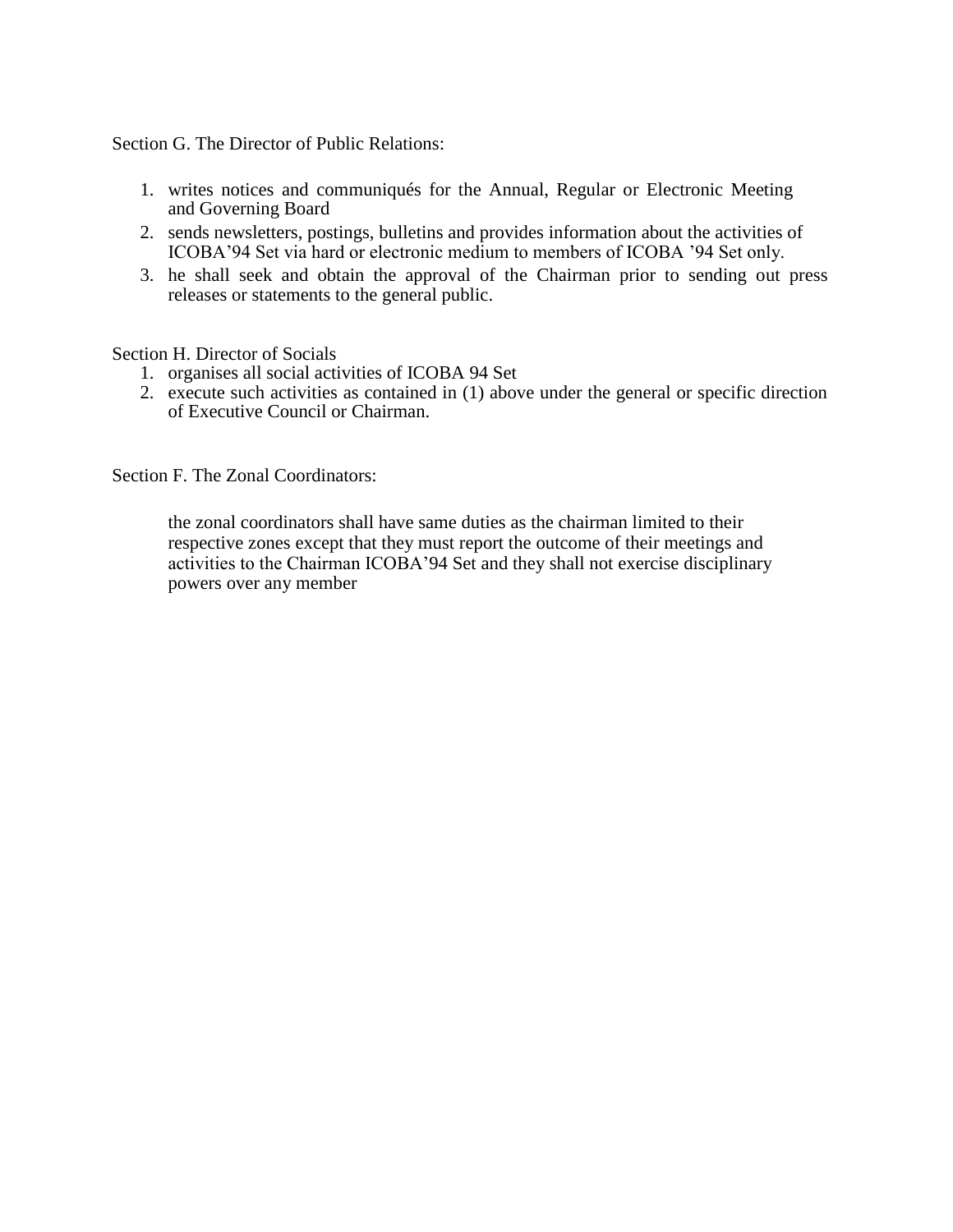### ARTICLE IX – EXECUTIVE COUNCIL

Section A. The Executive Council:

1. advises and recommends policy to the ICOBA "94 Set for its approval;

2. executes action adopted by the ICOBA"94 Set at the Annual, Regular or Electronic Meeting;

3. determines which officers or individual members may be sanctioned for activities deemed as a misconduct and may expel such member by a simple majority vote of the Governing Board.

Section B. Any active member of ICOBA "94 Set is eligible for election or appointment to the Executive Council.

Section D. The Executive Council meets prior to Annual Meetings. Special meetings of the Executive Council may be called at such times as the Chairman may decide, or may be called upon written request to the Chairman by five members of the Executive Council.

Section E. A majority of the voting members of the Executive Council constitutes a quorum to do business at any meeting of the Board.

Section F. Elected members of the Executive Council are eligible to vote at meetings of the Annual, Regular or Electronic Meetings.

Section G. The Chairman shall be the presiding officer and Chairman of the Executive Council and all elected officers shall be members of the Executive Council.

Section H. The Executive Council shall have powers to suspend a member for misconduct for a period not exceeding six months (6 months). The members of the Executive Council shall vote and such vote shall be a simple majority if they deem a members action is a misconduct.

Section I. In the event that a member of the Executive Council is accused of misconduct, such member shall not participate in a vote to determine his suspension.

Section J. Upon the suspension of a member of the Executive Council, members of the Executive Council shall nominate another member they deem capable from members of ICOBA "94 Set to act in his capacity for the duration of the suspension.

#### ARTICLE X – BOARD OF TRUSTEES

The Board of Trustees of ICOBA "94 Set shall comprise of the Chairman, The General Secretary and a member who shall be a licensed legal practitioner.

The Board of Trustees shall provide advisory role for the Executive Council.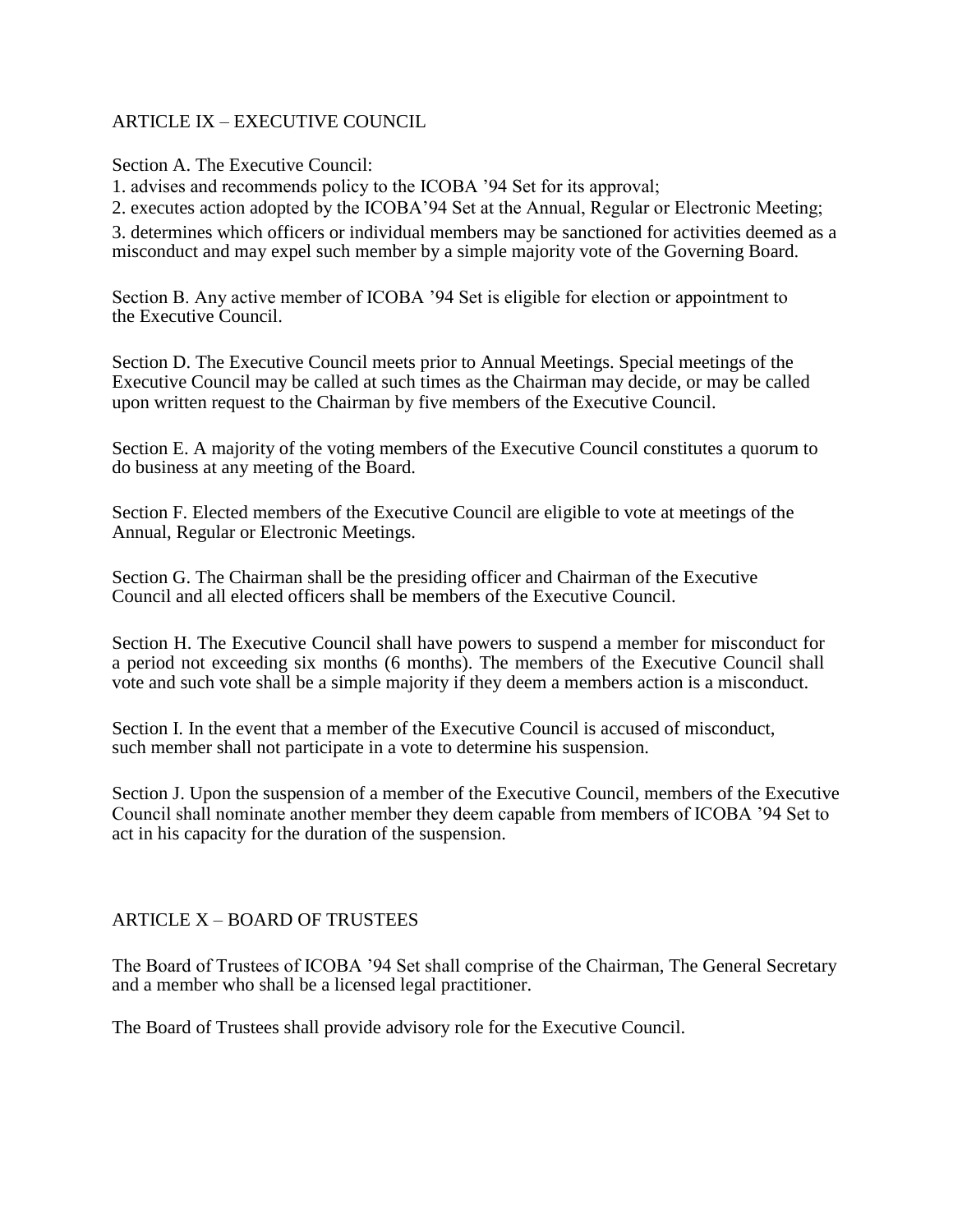#### ARTICLE XI - SPECIAL COMMITTEES

The Chairman of the ICOBA"94 Set shall have powers to appoint such other committees as are found necessary to effect a particular task for the advancement of the association. Such committees shall be terminated automatically when their assigned tasks are completed, or at the discretion of the Chairman.

## ARTICLE XII - MEETINGS

Section A. There shall be two Annual Meetings each year: one in May and one in December. The May meeting is considered the Annual Meeting. Elections shall be held at the Annual Meeting prior to the expiration of an existing term.

Section B. Special meetings may be called by the Chairman or by the Executive Council, and may also be called upon by the written request of thirty five (35) members of ICOBA "94 Set. The purpose, venue and date of the meeting shall be stated in the call notice and, except in cases of emergency, at least seven (7) days notice is required for the meeting.

#### ARTICLE XIII – FISCAL YEAR

The ICOBA'94 Set fiscal year shall be the calendar year.

### ARTICLE XIV – DISSOLUTION

In the event of the dissolution of the ICOBA"94 Set, after payment of all debts, the funds/proceeds remaining in ICOBA "94 Set shall be given to Igbobi College Yaba Lagos for a scholarship endowment fund to top and outstanding performing students in either SSS2 or SS3.

#### ARTICLE XV - AMENDMENTS

Section 1. These bylaws may be amended at any regular meeting of ICOBA"94 Set by a simple majority vote, provided the proposed amendments have been included in the notice of the meeting or provided that notice to amend has been mailed via regular or electronic mail to the members at least 7 days prior to the meeting at which action is to be taken.